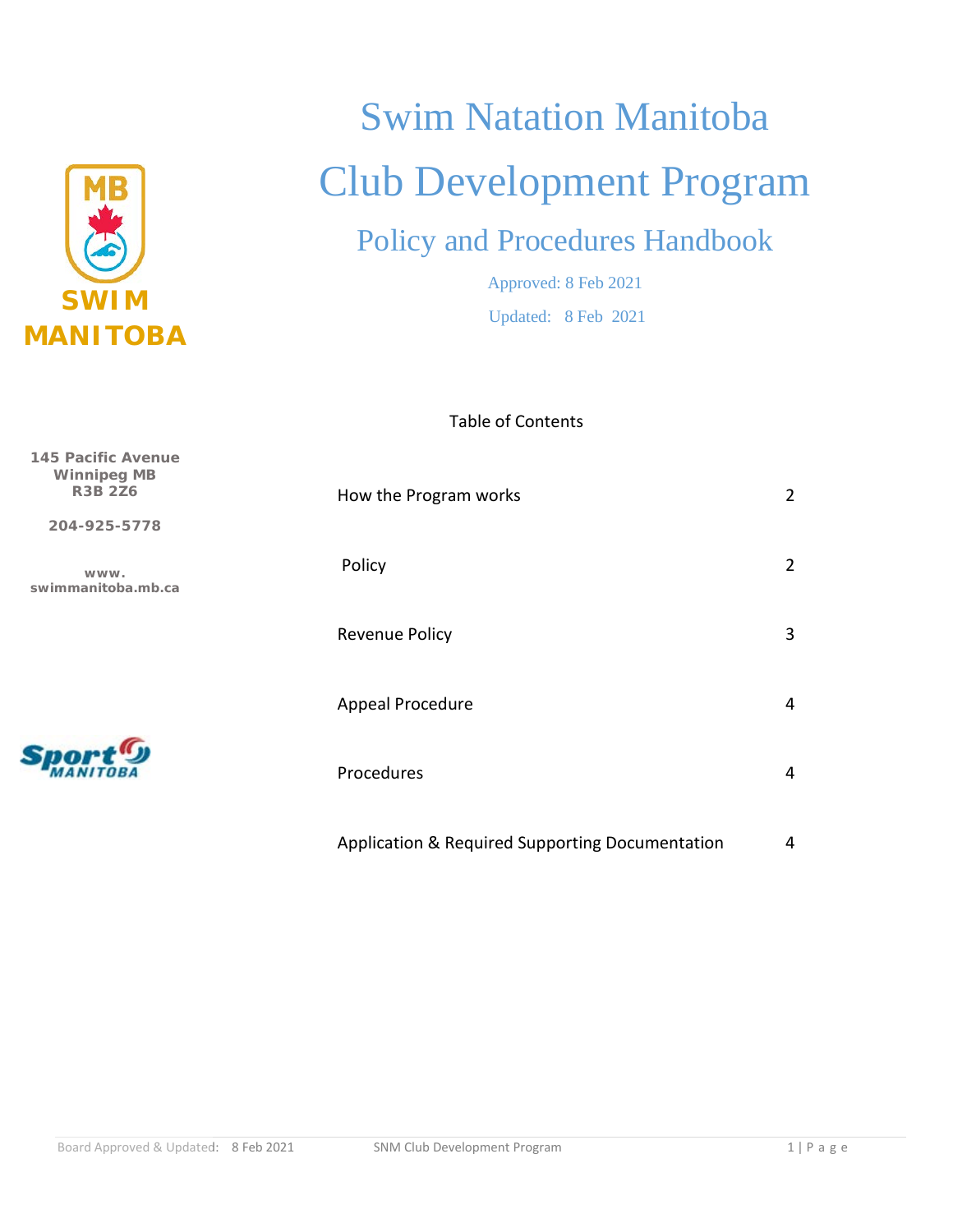# **Swim Natation Manitoba Club Development Program**

This document provides Swim Natation Manitoba (SNM) Manitoba Based class 1 and 3 eligible member swim clubs with information on the policy and procedures applicable to qualifying and applying for funding under this program.

# **How the Club Development Program ( CD Program )works?**

SNM is funded each year by Sport Manitoba based on their Provincial Sport Organization Funding Model. The program begins April 1<sup>st</sup> and runs for 12 months ending March 31<sup>st</sup>. Each quarter, Sport Manitoba pays SNM, who in turn pays out to the participating member clubs. SNM determines the ratio rate for participating clubs by using the Club allocation Calculation (page 2). Member clubs are required to apply for inclusion in the Club Development Program by February 25<sup>th</sup> of each year.

The quarterly periods as defined by as:

April – June July – September October – December January – March

#### **Club Development Program Policy**

A swim club may apply to SNM for inclusion in the CP Program provided the club:

- a. Is a Category I or 3 member in good standing, as defined by the SNM Bylaw 3.09
- b. Has been registered with SNM for at least 2 years, and
- c. Operates within the Province of Manitoba

# **Club Development Program Fund Allocation Calculation**

SNM determines the Club allocation rate for each participating club using the following calculations:

- a. The total available votes, and votes per club, are determined from the most recent Annual General Meeting
- b. Total Fund available for distribution to the clubs

#### Total Funds available to all Clubs X Total votes available to Club = Club Fund allocation Total available votes all Clubs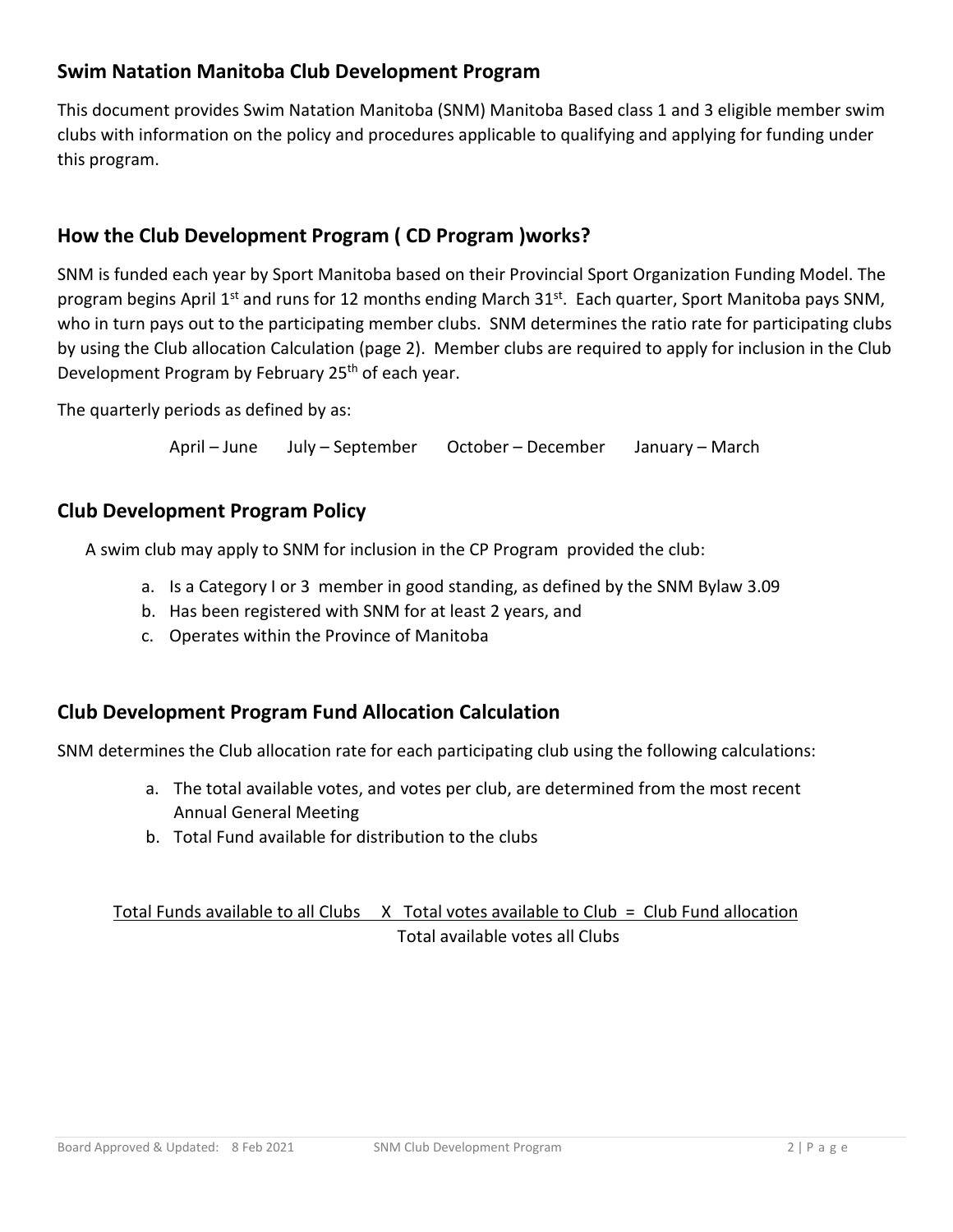# **Policy for SNM Club Development Program Fund Revenue Expenditures**

All clubs participating in the CD Program must abide by Sport Manitoba's – **Sport Umbrella Expenditure Policy**. Participating SNM member clubs may utilize the funds received for eligible club expenses or they may choose to credit athlete fundraising accounts with a portion, or all of the funds received.

If an athlete's fundraising account is credited the funds must only be used for the following allowable expenses:

- a. Sport Equipment Purchased or rented
- b. Travel expense of participating athlete cost of athlete registration, athlete transportation, athlete meals and athlete accommodations related to an actual activity or event
- c. Special Projects Individual athlete's expenses associated with a race, clinic, or other projects i.e., SNC / SNM activities
- d. Training expenses

Member clubs that elect to use the CD Program funds to pay club expenses must only use the funds for the following allowable expenses:

- a. Sport Equipment purchased or rented
- b. Travel covering cost of registration, transportation, meals and accommodations related to an actual activity or event. Only the expenses of participants may be paid
- c. Special Projects Expenses associated with a race, clinic, or other projects
- d. Facilities/Equipment Rental costs, facility upgrading, equipment purchases
- e. Coaches and officials development
- f. Promotion

The funds received as a result of participation in the CD Program cannot be used to

- a. Pay directly to a coach, staff or volunteer as wages nor can any payment be made by way of cash or cheque to a coach, staff or volunteer
- b. Used to purchase or the promotion of alcohol or drugs

Sport Manitoba has given express permission to SNM to monitor and enforce this policy on its behalf. SNM member clubs are accountable to SNM for the proper expenditure of CD Program revenue. SNM may ask any member club, at any time, to provide supporting documentation for these expenditures. Any SNM member club found to be in breach of this section of the policy may face disciplinary action that may include but not be limited to suspension or termination of CP Program privileges.